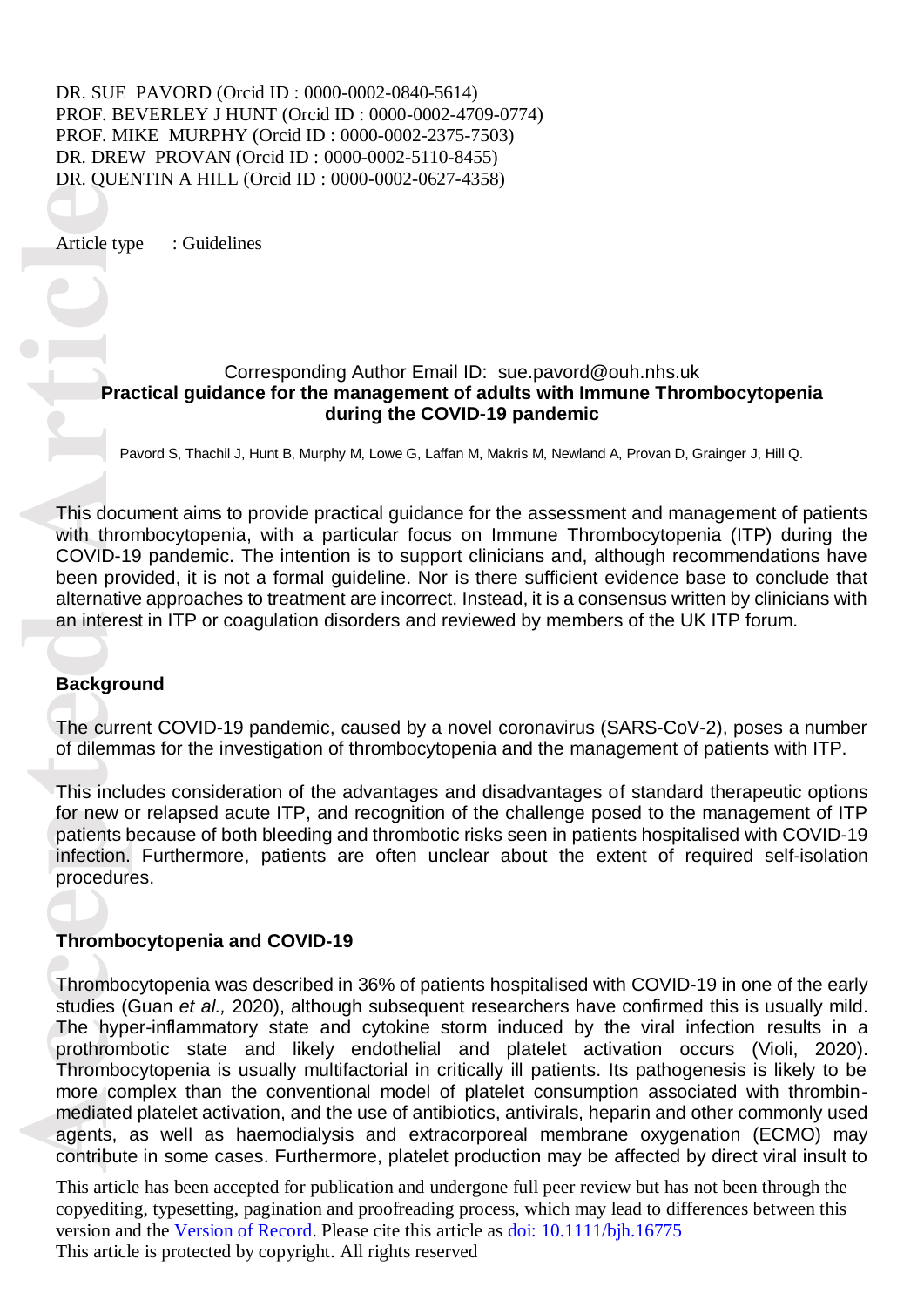the bone marrow (Kolb-Mäurer et al., 2003) or reduced effect of thrombopoietin (Assinger, 2014). In end stage COVID-19 infection multi-organ failure may exacerbate thrombocytopenia and pooled results of nine studies involving 1779 COVID-19 positive patients revealed that the platelet count was lower in those with very severe disease (p<0.001) (Lippi *et al* 2020 ). Indeed the lower the platelet count the worse the prognosis. This was supported by a recent large single centre study from Wuhan involving 1476 consecutive patients with COVID ‐19, showing mortality increasing with progressively lower platelet counts (Yang *et al.*, 2020). This is perhaps not unexpected as other studies of critically ill patents show thrombocytopenia to be a marker of poor clinical outcome (Nijsten et al., 2000). Huang et al found 20% of COVID-19 patients who died had a platelet count <100 x 10 9 /l, compared with 1% of survivors (p<0.0001) (Huang *et al.,* 2020) .

France Progressi<br>
studies of<br> *A.* 200<br> *A.* 200<br> *A.* Comparable 10<br>
Despite 11<br>
below 10<br>
on ITU (*H*<br>
are incre<br>
producing<br>
sudden falthough<br>
thromboti<br>
considere<br>
an ADAMTS<br>
develops<br>
exposure<br>
exposure<br>
exposure<br>
of e Despite the numerous potential causes of thrombocytopenia in COVID-19 positive patients, a count below 100 x 10 <sup>9</sup>/l is unusual, only occurring in around 5% of hospitalised patients and 8% of those on ITU (Huang et al., 2020). Postulated mechanisms for the relative preservation of platelet count are increased thrombopoietin production from liver stimulation and megakaryocytes in the lung producing large amounts of platelets (Thachil, 2020). Very low platelet counts of <20 x 10 <sup>9</sup>/l, or a sudden fall in the platelet count >50% over 24-48 hours is likely to indicate an immune aetiology, although this can also occur in the pre -terminal stages of COVID -19. Immune causes such as thrombotic thrombocytopenia purpura and atypical haemolytic uraemia syndrome should be considered if there is associated microangiopathic haemolytic anaemia (MAHA) and, in the former, an ADAMTS13 level <10%. Experience of testing COVID-19 patients without TTP, has found ADAMTS13 levels of 20 -40%, typical of other inflammatory states. Drug induced thrombocytopenia develops at a median of 14 days after the onset of a new drug or sooner if there has been previous exposure. Heparin induced thrombocytopenia (HIT) occurs between 5 and 10 days after the first exposure, or within 24 hours of recurrent exposure. Autoimmune thrombocytopenia is a diagnosis of exclusion, there being no confirmative test.

### *Recommendation*

*Significant thrombocytopenia is uncommon in COVID -19 positive patients until end stage disease.* 

*Very low platelet counts of <20 x 10<sup>9</sup>/l, or a sudden fall in the platelet count >50% over 24-48 hours may indicate an immune aetiology.*

*Other causes of immune thrombocytopenia, such as HIT, MAHA and drugs, should be considered before a diagnosis of ITP is made.* 

#### **Managemen t of new/relapsed ITP**

Like all viral infections, COVID -19 may trigger a new presentation of ITP, as illustrated in a recently published case report (Zulfiqar , 2020), or it may cause relapse in an existing patient. The need to actively treat ITP is unchanged from current consensus guidelines (Provan *et al. ,* 2019) however, the additional potential burden of treatment in the context of the COVID -19 pandemic (for example greater hospital contact and immunosuppression and/or thrombotic risk) need to be carefully balanced against the risks of bleeding from ITP. Treatment decisions may differ depending on whether the patient is COVID -19 negative or positive.

First line therapy for COVID -19 negative patients

Standard first line therapy for the management of new or relapsed acute ITP is prednisolone, given at a dose of 1mg/kg (max 80mg) for 2 weeks and thereafter tapered off , slowly if there is a good response, or rapidly if treatment is ineffective (Provan D *et al .,* 2019).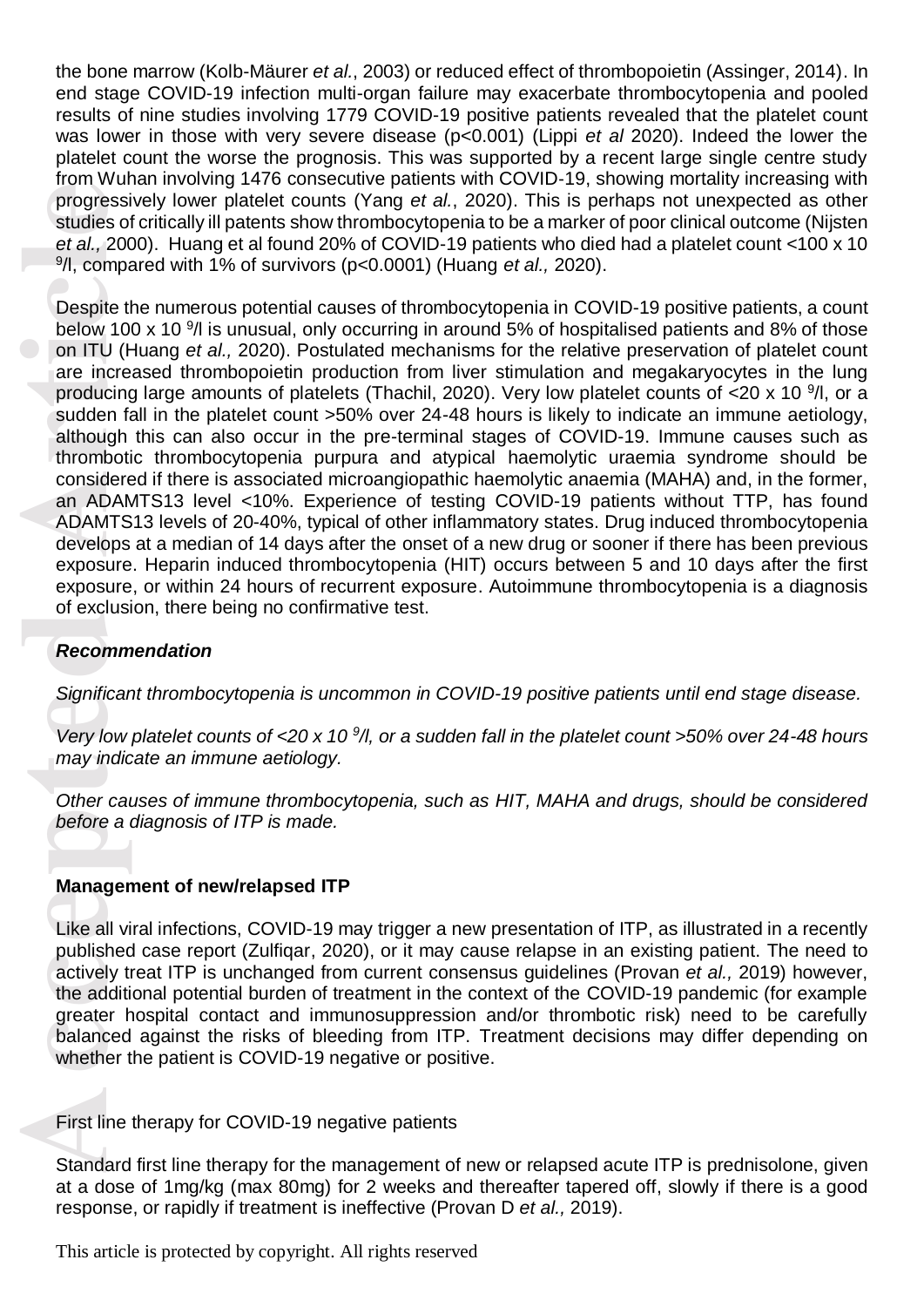There are few data to inform whether or not steroids pose a higher risk of the development of COVID - 19 infection or worsening symptoms once infected. However, current guidance from the WHO is to avoid steroids if there are alternative treatment options (WHO 2020). In patients who are negative for COVID-19 infection, using thrombopoietin receptor agonists (TPO-RAs) as first line therapy may be the preferred option. This use is off-label and local funding may need to be sought through the COVID -19 Interim Measures scheme. One should be mindful that TPO -RAs can take 7 -14 days before an effect is seen and if urgent platelet elevation is needed, intravenous immunoglobulin may be required.

First line therapy for COVID -19 positive patients

For patients who are COVID-19 positive, the treatment dilemma is even more pronounced. A concern with the use of TPO -RAs for initial treatment is the increased thrombotic potential, which might exacerbate thromboembolic risk in a patient with COVID -19. A recent in vitro study of samples from 26 patients showed that those with ITP (not in the context of COVID-19) had increased microvesicle -associated thrombin generation two weeks after initiation of TPO -RA treatment compared with controls and pre -treatment levels (Garabet *et al.,* 2020).

Systematic review of trials looking at clinical thromboembolic events has found higher rates in patients on TPO-RAs compared with controls (Catala-Lopez *et al.*, 2012) and a long-term clinical study of eltrombopag showed 6% of patients developed arterial or venous thrombosis (Wong *et al.,*  2017). There are similar findings with romiplostim but direct comparison with placebo, showed no increase in thrombotic risk (Cines *et al.,* 2017, Kuter *et al.,* 2019), however, as expected, risk of thrombosis increases with age (Kuter *et al.,* 2019).

Additionally, hepatobiliary events have been found to occur in 15% of patients on eltrombopag (Wong *et al.,* 2017) and the drug carries a black box warning for risk for hepatotoxicity. Although clinically significant liver injury has reported to be uncommon in COVID -19 (Bangash *et al.,* 2020), liver enzymes are usually elevated and the required monitoring of liver function tests throughout treatment with eltrombopag (Promacta®, 2018, Revolade, 2018), would be complicated.

before ar<br>before ar<br>before ar<br>First line<br>For patie<br>concern vight exaction<br>might exaction 26<br>microves<br>compared<br>Systemat patients (study of 4<br>2017). The increase<br>thrombos<br>Additiona (Wong elinically<br>liver enzy<br>treatment<br>Altho Although there are no data on the use of TPO -RAs in COVID -19 positive patients, the risk of hepatotoxicity and potential for increased thrombosis would prompt caution with their use in this setting and standard treatment with steroids may be the preferred option for initial treatment. There is concern about potential higher risks of mortality and secondary infection , which were seen in a systematic review of observational studies of corticosteroids in patients with influenza; however, most of the included studies reported on patients receiving high steroid doses (>40mg methylprednisolone per day) and the evidence was judged as very low to low quality, owing to confounding by indication (Lansbury *et al.*, 2019). Another study that addressed this limitation by adjusting for time-varying confounders found no effect on mortality (Delaney *et al.,* 2016). Finally, a recent study of patients receiving corticosteroids for MERS used a similar statistical approach and found no effect of corticosteroids on mortality but delayed clearance of MERS -CoV from the lower respiratory tract (Arabi *et al . ,* 2018).

Thus, whilst further evidence is awaited, steroids may be the better option for COVID-19 positive patients presenting with new or relapsed ITP ; however the dose and duration of treatment should be kept to the minimum necessary. Starting doses of 20mg daily (regardless of patient's weight) may be considered in non-bleeding patients, and increasing after 3-5 days if no response. Long courses of steroids should be avoided, and the usual recommendation of tapering after 2 weeks should be adhered to.

#### **Intravenous Immunoglobulin**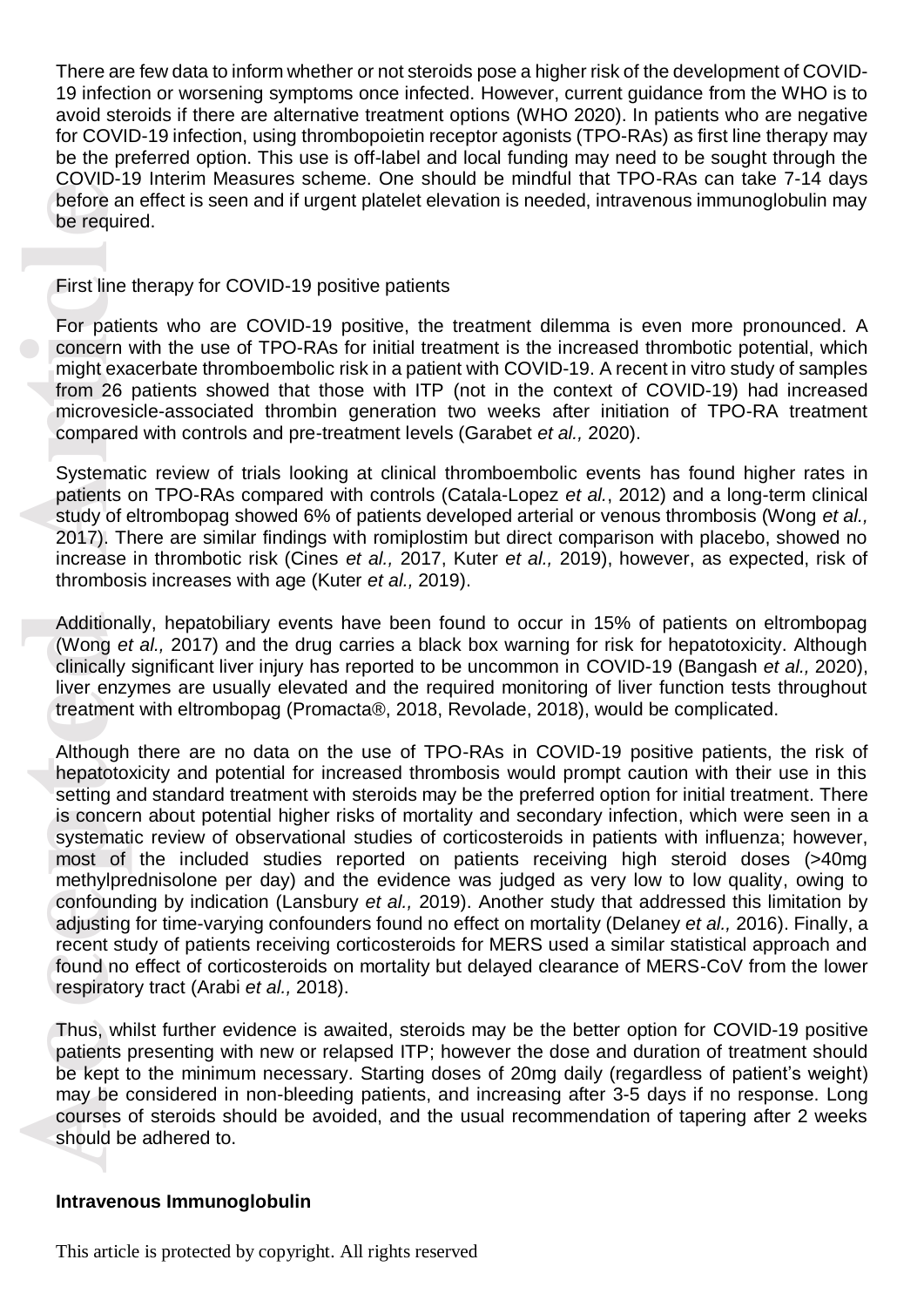Intravenous immunoglobulin (IvIg) may be necessary if immediate elevation of the platelet count is required to control bleeding, although this cannot be relied upon as indicated in a recent case report of ITP occurring in the context of COVID -19 infection (Zulfiqar, 2020). IvIg may also be used as second line treatment if there is failure to respond to steroids. However, administration requires hospital attendance, supply is short and whilst clinical complications are rare, they can be significant (Stiehm, 2013).

The role IvIg may play in the management of patients with severe COVID -19 infection is unknown. A small retrospective study from Wuhan suggested that initiation of I vIg as adjuvant treatment for COVID -19 pneumonia within 48 hours of admission to intensive care may reduce the use of mechanical ventilation and promote earlier recovery of patients (Xie *et al .,* 2020). In the absence of adequate titres of neutralizing antibodies, standard IvIg is unlikely to have a biologic e ffect on COVID-19. Preparations of anti-SARS-CoV-2 polyclonal and monoclonal antibodies are being developed but currently routine use of IvIg from COVID -19 patients is not recommended (Alhaz zani 2020) .

## **Tranexamic acid**

Tranexamic acid (TXA) inhibits fibrinolysis and while it is contraindicated in frank DIC, the COVID - 19 associated coagulopathy (CAC) does not fulfil the ISTH criteria for DIC. However localised fibrin thrombi occur in the alveolar capillaries and small vessels in association with inflammation and alveolar damage (Fox *et al .*, 2020), and endogenous fibrinolysis breaking down the disseminated thrombi could theoretically aid recovery from this. Therefore, in a bleeding patient with COVID -19 disease, judgement should be made regarding the balance of risks associated with bleeding and thrombosis. If tranexamic acid is used, the duration of treatment should be kept to the minimum necessary. For oral bleeding, tranexamic acid mouthwashes can be given to rinse and spit out.<br>Interestingly, a recent report in Physiological Reviews proposed that the endogenous protease

plasmin acts on COVID -19 virus by cleaving a newly inserted furin site in the S protein portion of the virus resulting in increased infectivity and virulence (Ji *et al.,* 2020). Blunting of this response with tranexamic acid has been postulated to reduce infectivity of the virus and an exploratory, randomised, placebo-controlled, double-blind Phase 2 clinical trial is being established (Ness, 2020) .

#### **Immunosuppressant drugs**

The role<br>
A small r<br>
COVID-1<br>
mechanic<br>
adequate<br>
COVID-1<br>
develope<br>
2020).<br> **Tranexar**<br>
Tranexar<br>
Tranexar<br>
Tranexar<br>
19 assoc<br>
thrombi c<br>
disease, thrombi c<br>
disease, thrombis<br>
disease, thrombos<br>
mecessar<br>
Interestin<br>
pl There is concern that patients on immunosuppressant drugs may be at high risk of developing COVID ‐19 and/or the disease becoming more severe. However, unlike common viral agents such as adenovirus, rhinovirus, norovirus, influenza, and respiratory syncytial virus, coronaviruses have not been shown to cause a more severe disease in immunosuppressed patients (D'Antiga, 2020) . Preliminary experience with patients on disease modifying agents for chronic arthritis and other immune -mediated inflammatory disease, is that they do not seem to be at increased risk of respiratory or life-threatening complications from COVID-19 than the general population (Monti, 2020, Haberman, 2020 ). Perhaps this is not unsurprising as the severe complications caused by this family of viruses are driven by the aberrant inflammatory and cytokine response perpetuated by the host immune system. Rituximab is responsible for long -lasting B -cell depletion and potentially severe infectious events and the impact of the drug on infection risk of COVID-19 is not clear. Furthermore it can decrease formation of de novo antibodies. Until further information becomes available, it may be prudent to avoid immunosuppressant agents and rituximab in new or relapsed patients during the COVID -19 pandemic if possible.

#### **Platelet transfusions**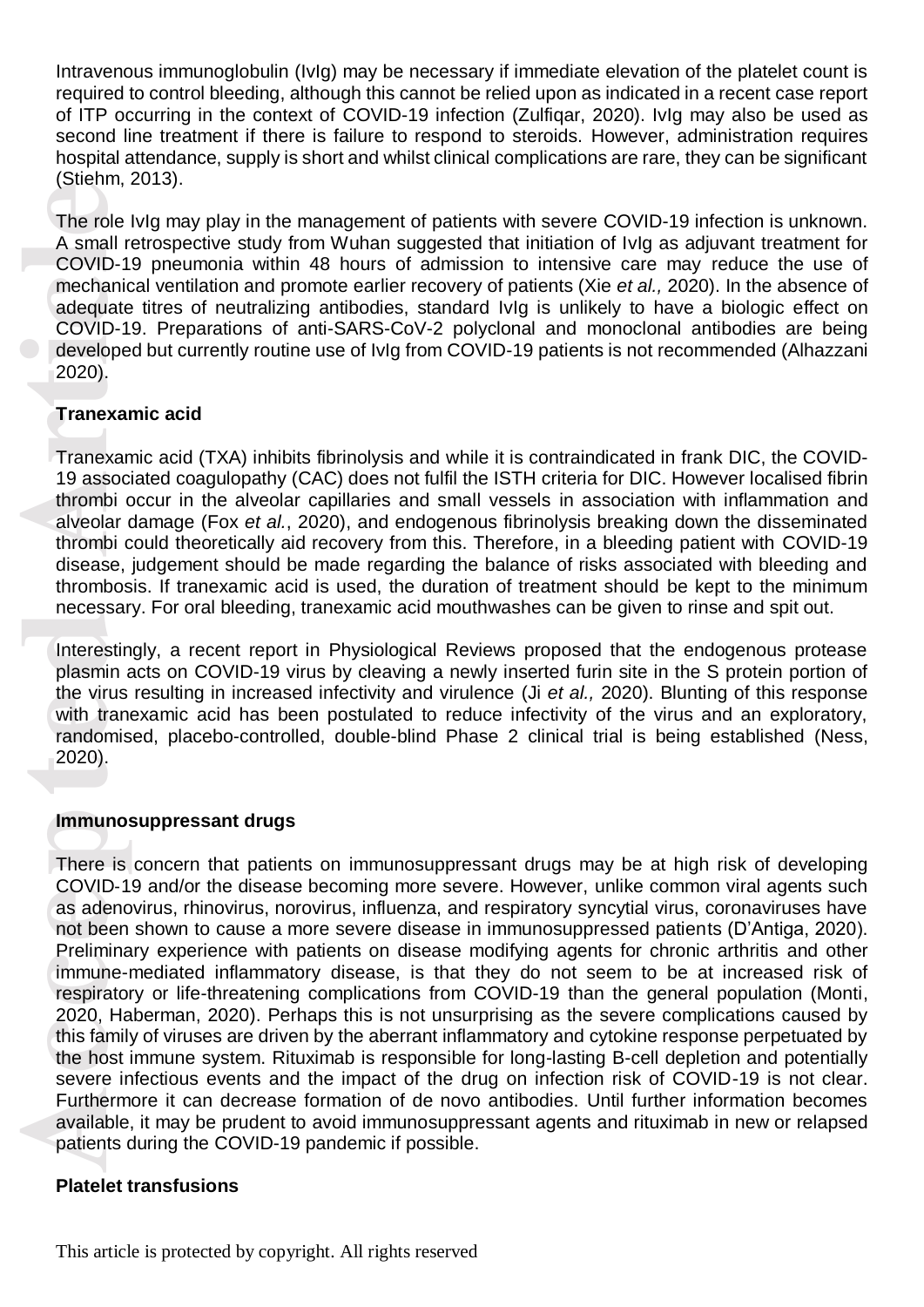Platelet transfusions are not usually necessary or helpful and should not be routinely offered to thrombocytopenic COVID -19 patients with no bleeding. They may exacerbate a prothrombotic state in COVID -19 positive patients with coagulopathy and in patients with immune thrombocytopenia they are likely to be consumed too quickly to be of value. Platelet transfusions should only be given if it is considered that haemorrhage is life-threatening or in a critical site such as the eyes.

# *Recommendation*

*There is little evidence to inform the optimal management of a patient presenting with new or relapsed acute ITP .*

*In patients who are negative for COVID -19, TPO -RAs may be preferred as first line treatment, to avoid corticosteroids which may increase risk of COVID -19 infection during the pandemic.*

*In patients who are positive for COVID -19, TPO -RAs may potentially increase the thrombotic complications and identifying eltrombopag hepatotoxicity may be difficult.* 

*If steroids are used as first line therapy, the dose and duration should be kept to the minimum necessary.*

*A starting dose of 20mg daily may be considered in non -bleeding patients, with increase to 1mg/kg after 3 -5 days if there has been no response.* 

*Steroid doses should be tapered after 2 weeks – slowly if there has been good response, rapidly if there is no response .*

*Intravenous immunoglobulin (1g/kg) may be necessary if immediate elevation of the platelet count is required to control bleeding. It may also be used as second line treatment if there is failure to respond to steroids.*

*Tranexamic acid in COVID -19 infected patients should be used as required for the management of bleeding in ITP patients, but avoided in those with frank DIC .*

*Platelet transfusions should only be given if bleeding is thought to be life threatening, or at a critical site.* 

## **Management of chronic ITP**

**Recomm**<br>
There is<br>
relapsed<br>
In patien<br>
avoid cor<br>
In patien<br>
complica<br>
If steroid<br>
If steroid d<br>
there is n<br>
Steroid d<br>
there is n<br>
Intravence<br>
is require<br>
respond<br>
Tranexar<br>
bleeding<br>
Platelet t<br>
site.<br> **Manager<br>
Manage** Management of patients with chronic stable ITP should not alter because of the pandemic; patients should remain on their current medication, even if this includes steroids and immunosuppressants. However attention to isolation procedures is crucial. The British Society for Rheumatology provide s helpful guidance on shielding measures for patients on immunosuppressants (Figure 1) .

Patients with splenectomy are probably not at increased risk of COVID-19 infection but are susceptible to bacterial infections and must be vigilant with their prophylactic antibiotics during this time and up to date with their pneumococcal, haemophilus influenza and meningitis vaccinations.

ITP patients not requiring treatment in the last 12 months, or on non -immunosuppressive agents such as TPO-RAs, are not considered to be at increased risk of COVID-19 infection and should comply with self-isolation measures as for all individuals in the UK.

#### *Recommendation*

*Patients with chronic ITP should remain on their usual treatment.*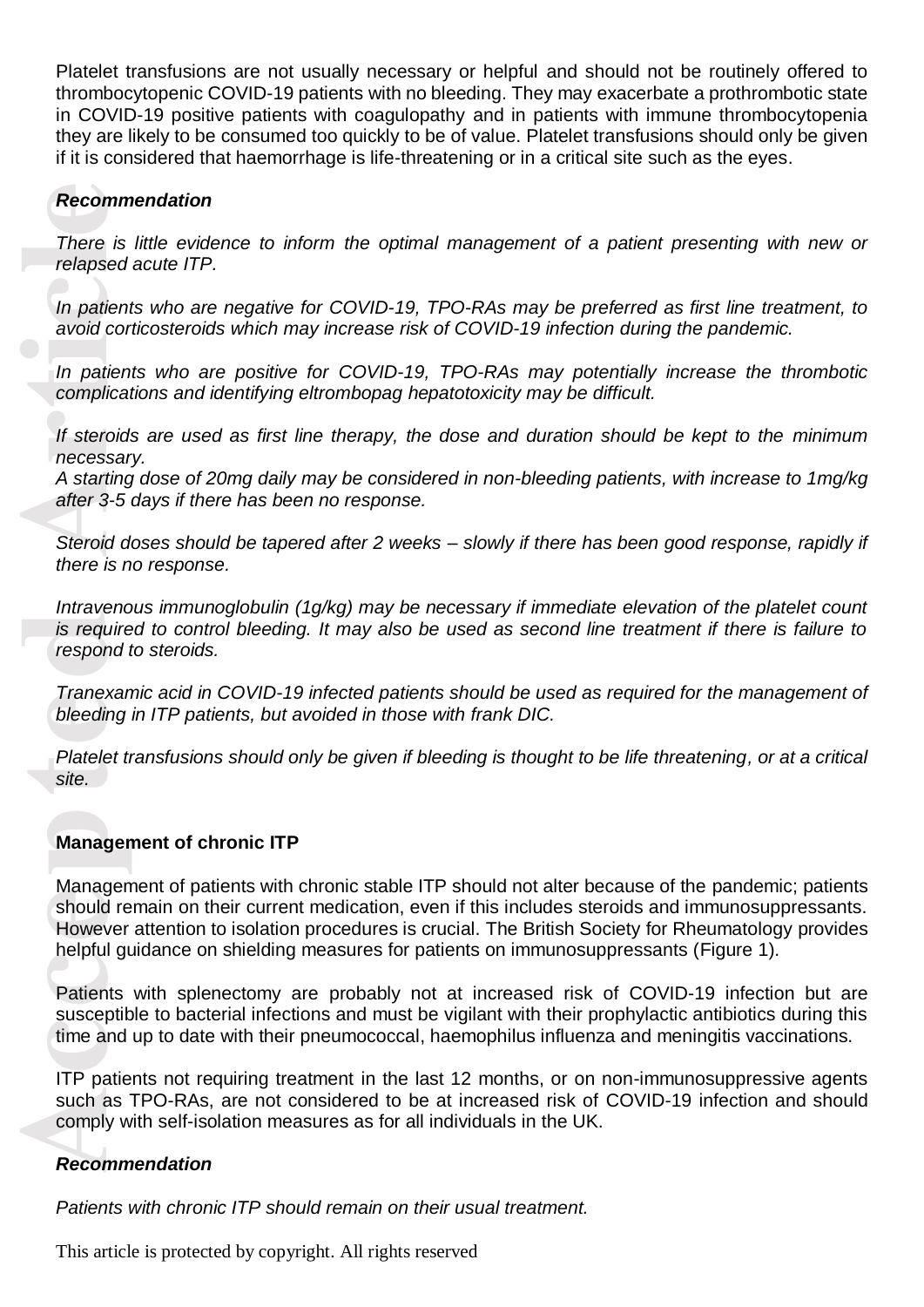*They should be vigilant with self-isolation and shielding measures as appropriate.*

*Splenectomised patients should be stringent with their antibiotic prophylaxis and up to date with vaccinations.* 

*Regular patient contact should be maintained and appointments conducted by telephone or online platforms.*

## **Thrombotic risk associated with ITP**

ITP is associated with a mild elevation in thrombotic risk, with a cumulative incidence of 3.2% for arterial (95% CI, 2.0 –5.0) and 1.4% (95% CI, 0.8 –2.5) for venous thrombosis at 5 years (Ruggeri *et*  al., 2014). Risk may be slightly heightened by treatment-related factors such as splenectomy and TPO RAs and is higher where there are associated antiphospholipid antibodies. It is unknown how this combines with the hypercoagulable state associated with COVID -19 and whether the increment in thrombotic risk is negligible or synergistic.

**Accessing the Set of Article Set of Article Set of Article Set of Article Set of Article Set of Article Set of Article Set of Article Set of Article Set of Article Set of Article Set of Article Set of Article Set of Artic** Venous and arterial thromboembolic complications have been identified in 31% of 182 patients with COVID -19 pneumonia in ITU (Klok *et al.,* 2020). Predominantly these were pulmonary emboli (81%), with at least two thirds involving more than just subsegmental arteries. Deep vein thrombosis was less frequent in this study, although has been shown to increase with duration of hospitalisation and be significantly higher in ITU patients compared with those not on ITU (Middledorp *et al,* 2020). Low molecular weight heparin (LMWH) has been shown to reduce mortality in patients with COVID - 19 associated coagulopathy (Tang *et al,* 2020), however in both of the above studies, the patients had been taking prophylactic LMWH, raising the question whether doses should be increased in patients with more severe disease.

LMWH also has anti-inflammatory and anti-platelet properties which may be of benefit in these patients but use and dose of LMWH needs to be balanced against the bleeding risk which is seen in some patients with severe COVID-19 infection, even without thrombocytopenia (Wang et al., 2020) . LMWH may need to be avoided if platelets are <30 x 10 9 /l (Hunt, *et al.* 2020) and intermittent pneumatic compression should be used . The LMWH should be recommenced once the platelet count can be raised above this threshold. Regular assessment of both bleeding and thrombotic risk is essential throughout the course of the hospital stay and upon discharge.

#### *Recommendation*

*One should be mindful of a potential further increase in thrombotic risk in patients with COVID -19 from ITP or its treatment.*

*ITP patients hospitalised with COVID -19 should receive weight -based LMWH thromboprophylaxis provided platelets are >=30 x 10 9 /l and there are no haemorrhagic features.*

*ITP patients hospitalised with COVID-19 whose platelets are <30 x 10*  $\frac{9}{1}$  *in whom LMWH is considered unsafe, should have intermittent pneumatic compression until LMWH can be restarted.*

*Regular assessment of both bleeding and thrombotic risk should be made throughout the course of the hospital stay and on discharge.*

## **Patient information**

This article is protected by copyright. All rights reserved This is an anxious time for everyone and not least for those with autoimmune diseases. Contact with patients is important and reassurance that services will continue as normal but that outpatient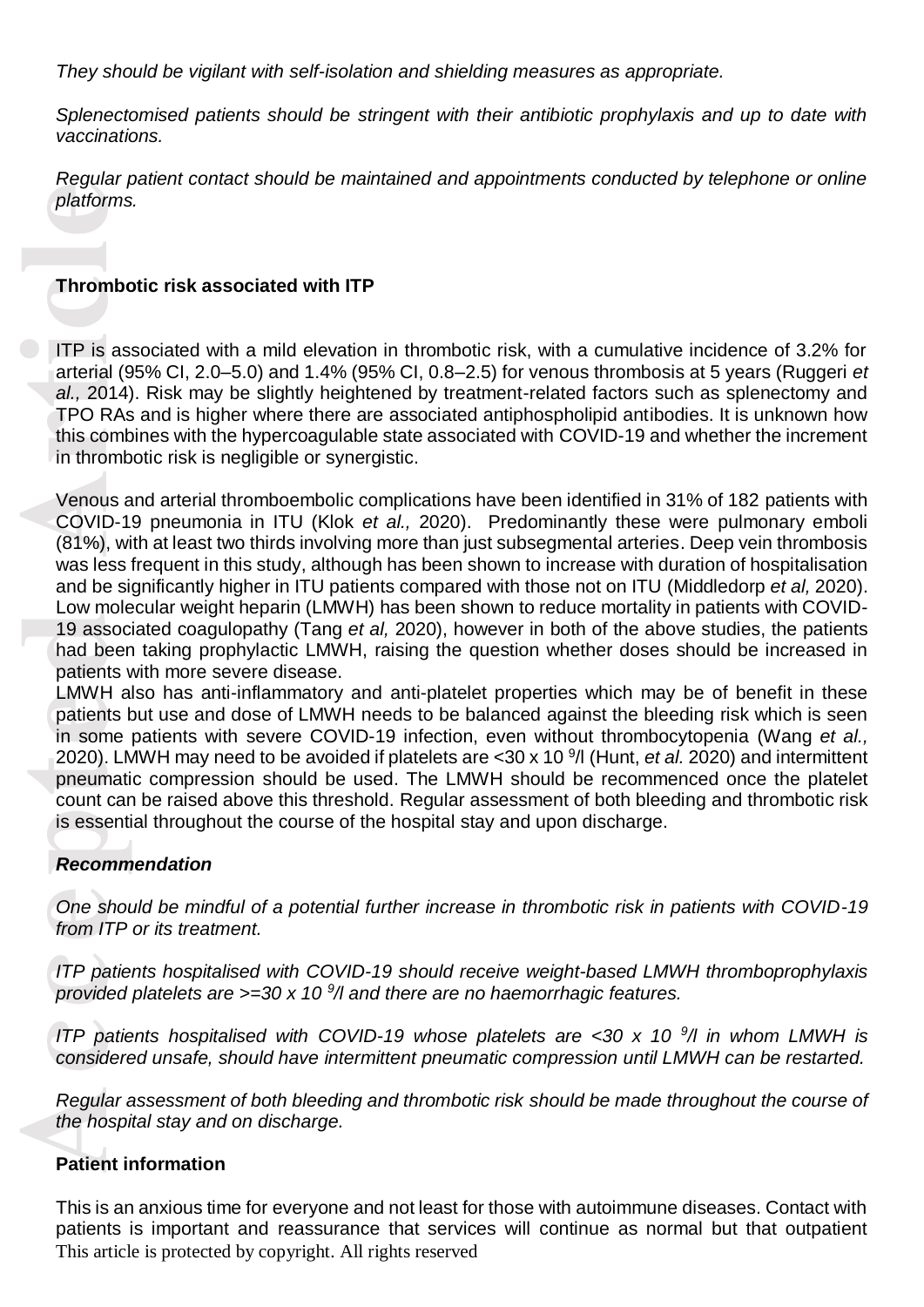appointments will be conducted by telephone or online face-to-face platforms wherever possible. Arrangements for blood tests and safe pick -up or delivery of medications should be made clear.

They should be provided with information regarding self -isolation procedures and shielding (Figure 1), maintaining mental well -being, and who to contact if they are feeling unwell with fever and cough or are having difficulty breathing.

They should also be made aware that COVID -19 infection, like all viral infections, may cause a relapse of their ITP and informed who to contact if they think their platelet count has dropped or if they experience bleeding or unusual bruising.

## *Recommendation*

*Hospital attendance should be kept to the minimum necessary, with outpatient appointments conducted by telephone or online face to face platforms where possible.*

*Patients should be provided with information regarding self -isolation and shielding procedures and*  given contact arrangements for COVID-19 related symptoms or suspected ITP relapse.

## **Figure 1**

# They show relapse of they experience they experience they experience of the spital conducte Patients spiven corresponding to the rim within the spital maths impairm of the shielding 1.<br>
Shielding 1.<br>
2. 3. 4. 5. Conducte t **Patients who should be shielding** The Government strongly advises people with serious underlying health conditions to follow shielding measures. Guidance from the British Society for Rheumatology suggest s inclusion of the following immunosuppressant regimes Corticosteroids ≥20mg (0,5mg/kg) prednisolone, or equivalent, per day for > 4 weeks<br>Corticosteroid dose of ≥5mg prednisolone (or equivalent) per day for >4 weeks plus at least one other immunosuppressive medication (e.g. azathioprine, mycophenolate, ciclosporin) or rituximab within the last 12 months. • A combination of 2 immunosuppressive medications including rituximab within the last 12 months plus an additional co-morbidity (age >70, Diabetes Mellitus, any pre-existing lung disease, renal impairment, any history of Ischaemic Heart Disease or hypertension). • Splenectomy with ongoing immunosuppressive agents. (Authors' added guidance) **Shielding measures include** 1. Staying in the home and receiving deliveries of food and medicines as necessary. 2. Strict avoidance of contact with someone who is displaying symptoms of COVID -19. 3. Avoiding gatherings, including friends and families in private places 4. Using remote technology for contact (phone, internet, social media). 5. Register for the Government helpline for vulnerable people [www.gov.uk/coronavirusextremely](http://www.gov.uk/coronavirusextremely-vulnerable) -vulnerable or call **0800 0288327**

## **References**

Alhazzani, W., Møller, M.H., Arabi, Y.M., Loeb, M., Gong, M.N., Fan, E., Oczkowski, S., Levy, M.M., Derde, L., Dzierba, A., Du, B., Aboodi, M., Wunsch, H., Cecconi, M., Koh, Y., Chertow, D.S., Maitland, K., Alshamsi, F., Belley-Cote, E., Greco, M., Laundy, M., Morgan, J.S., Kesecioglu, J., McGeer, A., Mermel, L., Mammen, M.J., Alexander, P.E., Arrington, A., Centofanti, J.E., Citerio, G., Baw, B., Memish, Z.A., Hammond, N., Hayden, F.G., Evans, L. Rhodes, A. (2020) Surviving Sepsis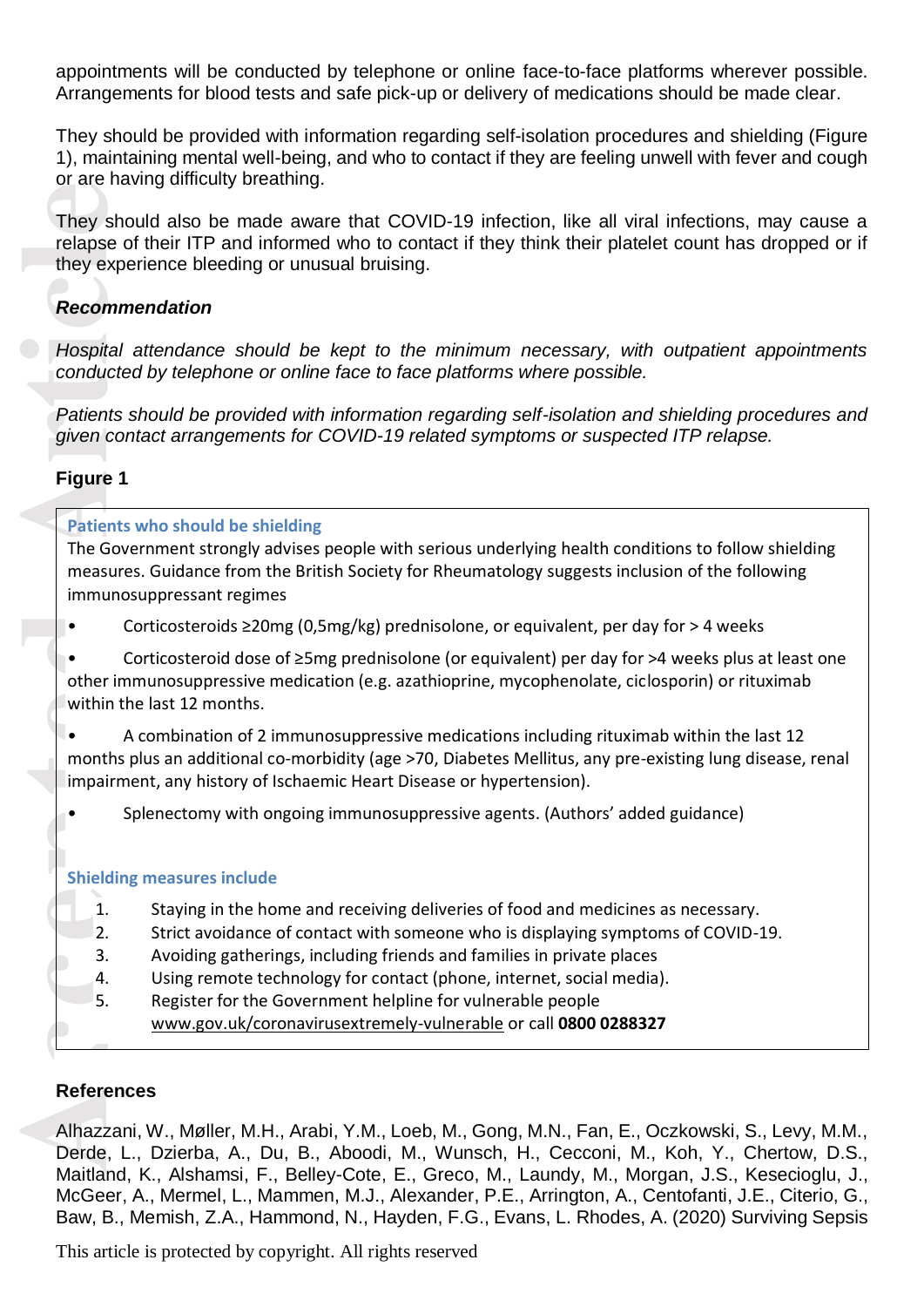Campaign: guidelines on the management of critically ill adults with Coronavirus Disease 2019 (COVID -19). *Intensive Care Medicine*. doi: 10.1007/s00134 -020 -06022 -5.

Arabi, Y.M., Mandourah, Y., Al-Hameed, F., Sindi, A.A., Almekhlafi, G.A., Hussein, M.A., Jose, J. Pinto, R., Al -Omari, A., Kharaba, A., Almotairi, A., Al Khatib, K., Alraddadi, B., Shalhoub, S., Abdulmomen, A., Qushmaq, I., Mady, A., Solaiman, O., Al-Aithan, A.M., Al-Raddadi, R., Ragab, A., Balkhy, H.H., Al Harthy, A., Deeb, A.M., Al Mutairi, H., Al-Dawood, A., Merson, L., Hayden, F.G., Fowler, R.A. Saudi Critical Care Trial Group. (2018) Corticosteroid therapy for critically ill patients with Middle East respiratory syndrome. *American Journal of Respiratory and Critical Care Medicine*, **197**:757 -767.

Assinger, A. (2014) Platelets and Infection – An Emerging Role of Platelets in Viral Infection. *Frontiers in Immunology*, **5**:649.

Bangash, M., Patel, J., Parekh, D. (2020) COVID-19 and the liver: little cause for concern. *The* Lancet Gastroenterology and Hepatology, 20 March. DOI:https://doi.org/10.1016/S2468-1253(20)30084 -4.

Catala-Lopez, F., Corrales, I., Martin-Serrano, G., Tobias, A., Calvo, G. (2012) Risk of thromboembolism with thrombopoietin receptor agonists in adult patients with thrombocytopenia: systematic review and meta-analysis of randomized controlled trials. Medicina Clinica, 139: 421-429.

Cines, D.B., Wasser, J., Rodeghiero, F., Chong, B.H., Steurer, M., Provan, D., Lyons, R., Garcia-Chavez, J., Carpenter, N., Wang, X., Eisen, M. (2017) Safety and efficacy of romiplostim in splenectomized and nonsplenectomized patients with primary immune thrombocytopenia. *Haematologica*, **102**:1342 -1351.

D'Antiga, L. (2020), Coronaviruses and Immunosuppressed Patients: The Facts During the Third Epidemic. *Liver Transplantation*. doi[:10.1002/lt.25756](https://doi.org/10.1002/lt.25756)

Balkhy, Fowler, Fowler, Fowler, Fowler, Fourth Midd<br>
197:757-<br>
Assinger, Frontiers<br>
Bangash<br>
Lancet<br>
1253(20)<br>
Catala-Lothromboe<br>
systemat<br>
429.<br>
Cines, D.<br>
Chavez, splenect<br>
Haemato<br>
D'Antiga, Epidemic<br>
D'Antiga, Epidemic Delaney, J.W., Pinto, R., Long, J., Lamontagne, F., Adhikari, N.K., Kumar, A., Marshall, J.C., Cook, D.J., Jouvet, P., Ferguson, N.D., Griesdale, D., Burry, L.D., Burns, K.E., Hutchison, J., Mehta, S., Menon, K., Fowler, R.A. Canadian Critical Care Trials Group H1N1 Collaborative. (2016) The influence of corticosteroid treatment on the outcome of influenza A(H1N1pdm09) -related critical illness. *Critical Care.* **20**:75.

Fox, S.E., Akmatbekov, A., Harbert, J., Li, G., Brown, Q., Vander Heide, R.S. (2020) Pulmonary and Cardiac Pathology in COVID -19: The First Autopsy Series from New Orleans. *medRxiv* 2020.04.06.20050575; DOI: https://doi.org/10.1101/2020.04.06.20050575

Garabet, L., Ghanima, W., Hellum, M., Sandset, P.M., Bussel, J.B., Tran, H., Henriksson, C.E. (2020) Increased microvesicle -associated thrombin generation in patients with immune thrombocytopenia after initiation of thrombopoietin receptor agonists. *Platelets* **31** : 322 -328 .

Guan, W., Ni, Z., Hu, Y., Liang, W., Ou, C., He, J., Liu, L., Shan, H., Lei, C., Hui, D., Du, B., Li, L., et al (2020) for the China Medical Treatment Expert Group for COVID -19. Clinical Characteristics of Coronavirus Disease 2019 in China. *New England Journal of Medicine*. **382**:1708 -1720 .

Haberman, R., Axelrad, J., Chen, A., Castillo, R., Yan, D., Izmirly, P., Neimann, A., Adhikari, S., Hudesman, D., Scher, Jose U., Covid -19 in Immune -Mediated Inflammatory Diseases — Case Series from New York (2020) *New England Journal of Medicine* DOI: 10.1056/NEJMc2009567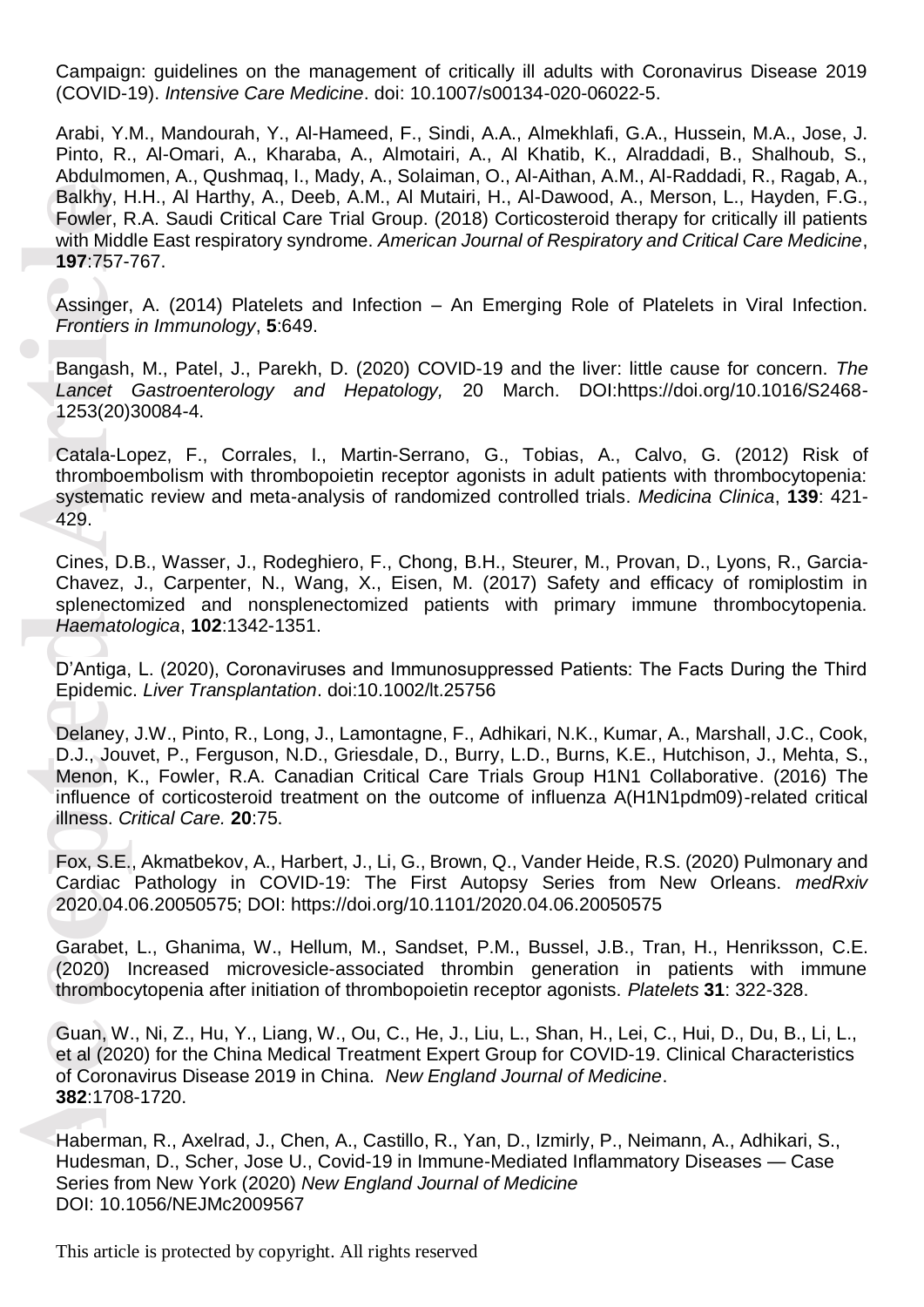Huang, C., Wang, Y., Li, X. Ren, L., Zhao, J., Hu, Y., Zhang, L., Fan, G., Xu, J., Gu, X., Cheng, Z., Yu, T., Xia, J., Wei, Y., Wu, W., Xie, X., Yin, W., Li, H., Liu, M., Xiao, Y., Gao, H., Guo, L., Xie, J., Wang, G., Jiang, R., Gao, Z., Jin, Q., Wang, J., Cao, B (2020) Clinical features of patients infected with 2019 novel coronavirus in Wuhan, China, *The Lancet*. **395**:497 –506.

Hunt, B., Retter, A., McClintock C. (2020) Practical guidance for the prevention of thrombosis and management of coagulopathy and disseminated intravascular coagulation of patients infected with COVID-19. https://b-s[-h.org.uk/media/18171/th](https://b-s-h.org.uk/media/18171/th-and-covid-25-march-2020-final.pdf)-and-covid-25-march-2020-final.pdf

Ji, H.L., Zhao, R., Matalon, S., Matthay, M.A. (2020) Elevated Plasmin(ogen) as a Common Risk Factor for COVID -19 Susceptibility. *Physiological Reviews.* **100**:1065 -1075.

Klok, F.A., Kruipb, M.J.H.A., van der Meer, N.J.M., Arbousd, M.S., Gommerse, D.A.M.P.J., Kantf, K.M., Kapteina, F.H.J., van Paassend, J., Stalsa, M.A.M., Huismana, M.V., Endeman, H. (2020) *Thrombosis Research*.<https://doi.org/10.1016/j.thromres.2020.04.013>

Kolb -Mäurer, A., Goebel, W. (2003) Susceptibility of hematopoietic stem cells to pathogens: role in virus/bacteria tropism and pathogenesis, *FEMS Microbiology Letters*, **226**, 203 –207.

managen<br>
COVID-1<br>
Ji, H.L., Z<br>
Factor fol<br>
Klok, F.A<br>
K.M., Kal<br>
Thrombo<br>
Kolb-Mäu<br>
virus/bac<br>
Kuter, D,<br>
K., Mehta<br>
virus/bac<br>
Kuter, D,<br>
K., Mehta<br>
immune ta subgro<br>
Haemato<br>
Lansbury<br>
as adjune<br>
24;2. DO<br>
Lippi, G.,<br>
di Kuter, D,J., Newland, A., Chong, B.H., Rodeghiero, F., Romero, M., Pabinger, I., Chen, Y., Wang, K., Mehta, B., Eisen, M . (2019) Romiplostim in adult patients with newly diagnosed or persistent immune thrombocytopenia (ITP) for up to 1 year and in those with chronic ITP for more than 1 year: a subgroup analysis of integrated data from completed romiplostim studies. *British Journal of Haematology*. **185**:503 -513.

Lansbury, L., Rodrigo, C., Leonardi-Bee, J., Nguyen-Van-Tam, J., Lim, W.S. (2019) Corticosteroids as adjunctive therapy in the treatment of influenza. *Cochrane Database of Systematic Reviews,* **24**;2. DOI: 10.1002/14651858.CD010406.pub3.

Lippi, G., Plebani, M., Henry, B.M. (2020) Thrombocytopenia is associated with severe coronavirus disease 2019 (COVID-19) infections: A meta-analysis. Clinica Chimica Acta 506:145-148. <https://doi.org/10.1016/j.cca.2020.03.022>

Middeldorp, S., Coppens, M., van Haaps, T.F., Foppen, M. , Vlaar, A.P. , Muller, M.C. , Bouman, C.C. , Beenen, L.F., Kootte, R.S., Heijmans, J., Smits, L.P., Bonta, P.I., van Es, N. (2020) Incidence of Venous Thromboembolism in Hospitalized Patients with COVID -19. *Preprints* 2020040345 (doi: 10.20944/preprints202004.0345.v1).

Monti S, Balduzzi S, Delvino P, Bellis, E., Quadrelli, V.S., Montecucco, C. (2020) Clinical course of COVID -19 in a series of patients with chronic arthritis treated with immunosuppressive targeted therapies. *Annals of the Rheumatic Diseases*, 79:667 -668.

Ness , T. (2020) Tranexamic Acid (TXA) and Corona Virus 2019 (COVID19) in Inpatients (TCInpatient). *ClinicalTrials.gov:* NCT04338126

Nijsten, M.W., ten Duis, H-J., Zijlstra, J. Porte, R.J., Zwaveling, J.H., Paling, J.C., The, T.H. (2000) Blunted rise in platelet count in critically ill patients is associated with worse outcome. *Critical Care Medicine* **28**:3843 –3846.

PROMACTA® (2018) (eltrombopag) tablets, for oral use; PROMACTA® (eltrombopag) for oral suspension [prescribing information]. East Hanover, NJ: Novartis Pharmaceuticals Corporation.

Provan, D., Arnold, D., Bussell, J. Chong, B.H., Cooper, N., Gernsheimer, T., Ghanima, W., Godeau, B., González-López, T.J., Grainger, J., Hou, M., Kruse, C., McDonald, V., Michel, M., Newland, A.C., Pavord, S, Rodeghiero, F., Scully, M., Tomiyama, Y., Wong, R.S., Zaja, F., Kuter, D.J. (2019)